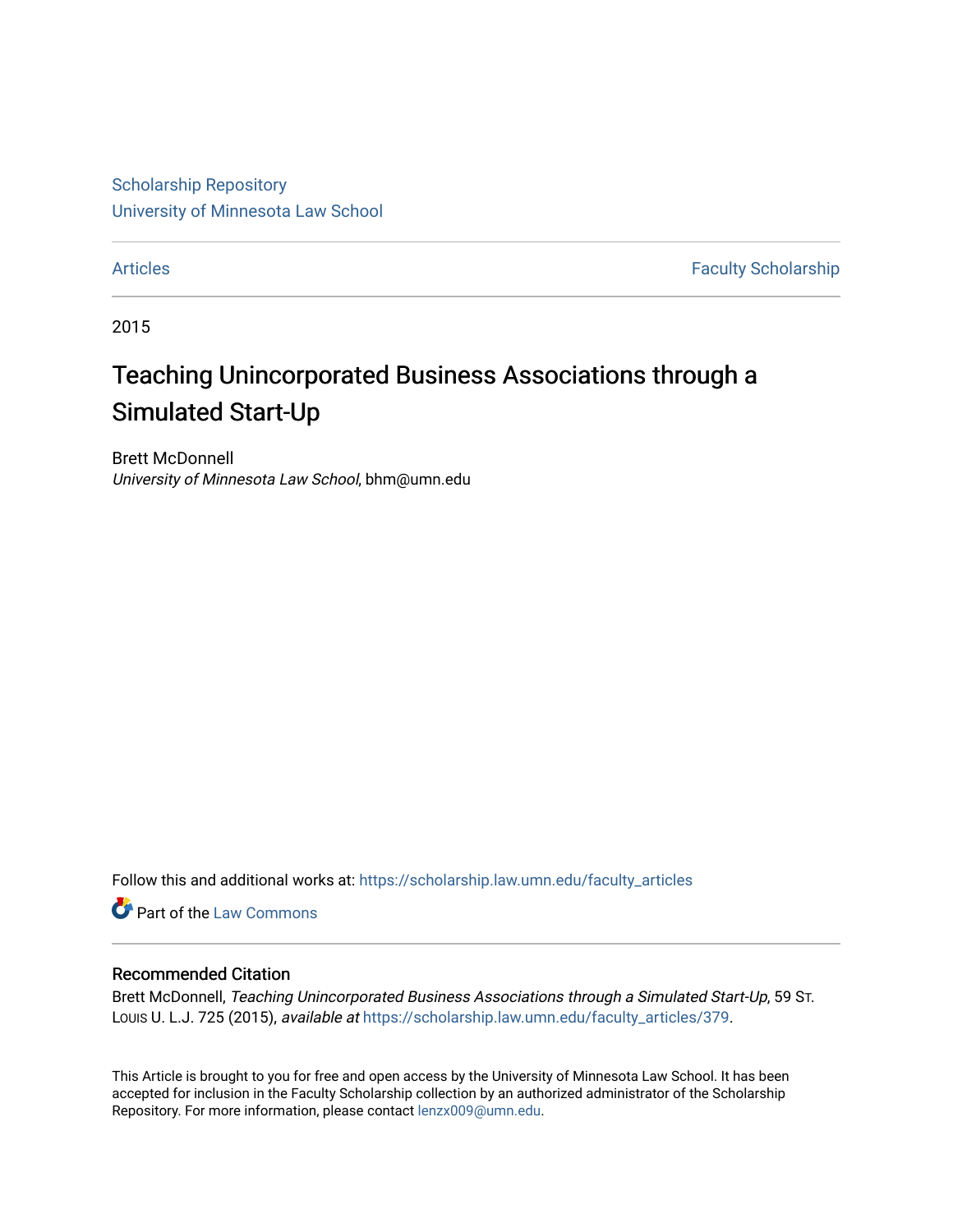## **TEACHING UNINCORPORATED BUSINESS ASSOCIATIONS THROUGH A SIMULATED START-UP**

### **BRETT H. McDONNELL\***

#### **INTRODUCTION**

For about five years **I** have been teaching a course called Unincorporated Business Associations. As **I** write this, I am preparing to start on the third year of teaching this course through a simulated start-up **LLC,** in which students represent the company's founders, and over a series of four essays, they negotiate, draft, and analyze the main sections of an agreement<sup>1</sup> governing the business. In this Article, **I** describe how **I** came to teach such a course this way, some of the details of the course, and my sense of how the course has succeeded or not succeeded in meeting its objectives.

For most of my first decade as a law professor, **I** taught Business Associations/Corporations (BA/Corps). Since well before **I** arrived, that was the gateway business law course at the University of Minnesota Law School. It was, and is, a fairly traditional variant of a course offered at most law schools, although there is variation around a common core.<sup>2</sup> The course starts with a few classes on agency law, then spends several weeks on unincorporated entities. The main focus of those weeks is general partnerships—after an overview of partnership law, it very quickly touches on limited partnerships and limited liability companies. That's it for the "Business Associations" part of the course-the rest of the semester covers corporations.

BA/Corps, as it is (affectionately?) known, remains the gateway business law course for most Minnesota students, and I still teach it some years. However, a while back, we decided to make some decently major changes in

**<sup>\*</sup>** Professor, University of Minnesota Law School. **I** thank Paul Rubin for helpful comments.

**<sup>1.</sup>** At least until this year, that agreement has been called a "member control agreement." To those with a background in business associations (and who else would be reading this?), that must seem like an odd name for what should be called an operating agreement. Hold tight, and eventually **I** will explain. *See infra* note 22 and accompanying text.

*<sup>2.</sup> See, e.g.,* Joan MacLeod Heminway, *Teaching Business Associations Law in the Evolving New Market Economy,* **8 J.** Bus. **& TECH.** L. **175, 176-77 (2013)** (providing an overview of the content of her Business Associations course and the natural variation among professors); Charles R.T. O'Kelley, *Delaware Corporation Law and Transaction Cost Engineering,* 34 **GA.** L. REv. **929, 929** n.1 (2000) (describing the variation of the Business Associations course among law schools).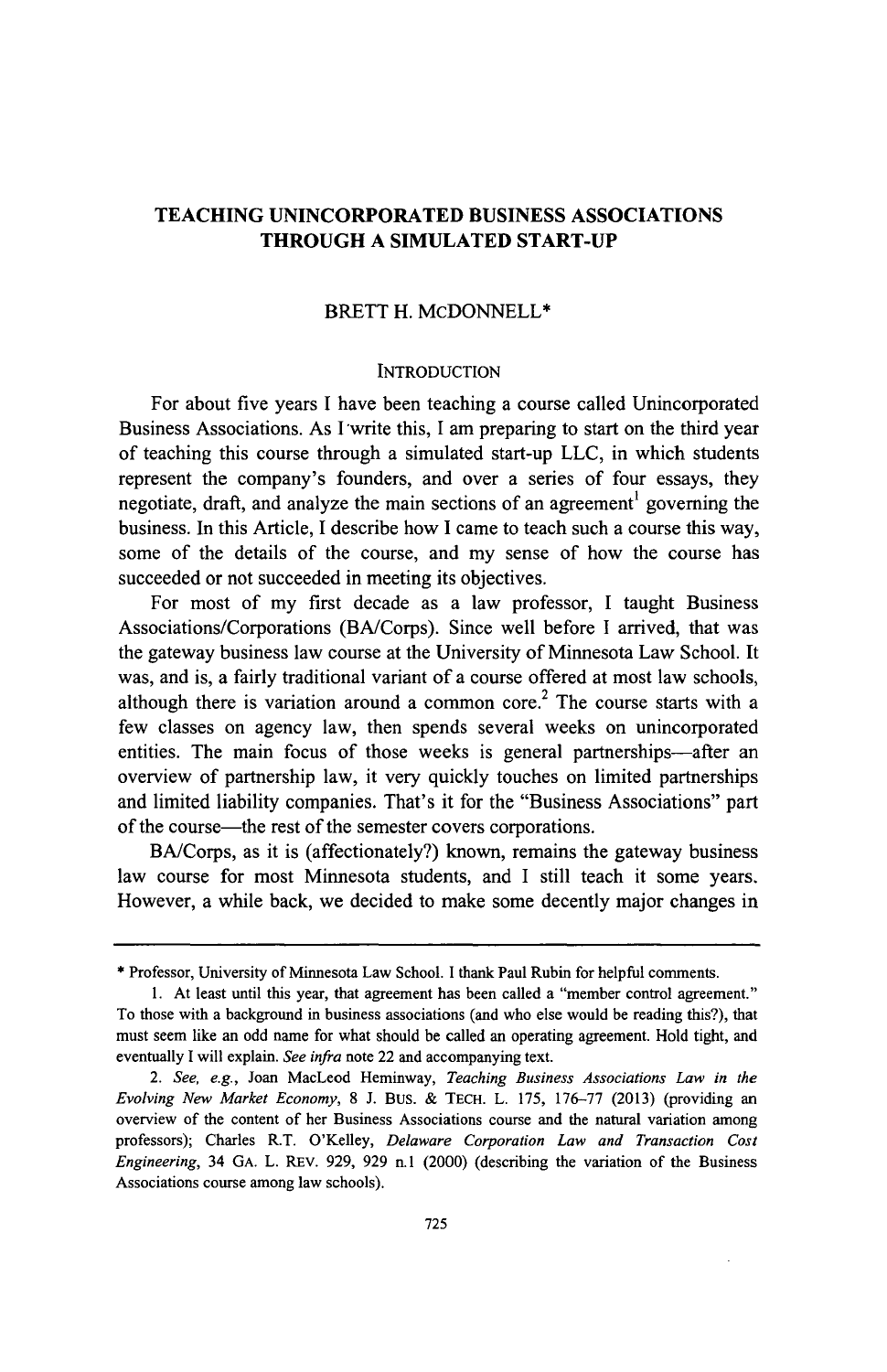our first year curriculum.<sup>3</sup> One of those changes was to introduce an elective course.<sup>4</sup> We decided to offer four classes in versions tailored only for first year students.<sup>5</sup> We wanted a business law course, preferably one with somewhat of a transactional focus, to be one of the available electives. BA/Corps was the obvious option, but there was a problem. BA/Corps is a four-credit course, and we only had three credits available for the elective slot.<sup>6</sup> What to do?

We decided to take out the "BA" and just offer Corps in the first year. That was clearly the best way to make a sensible and coherent three-credit course. But, it left the IL elective students without exposure to unincorporated entities (beyond maybe half of a class of lightning-quick overview). These entities are of great and growing importance to modem business lawyers, especially transactional lawyers.7 Presumably most of the students who would choose to take Corporations in their first year were precisely those most likely to pursue a business law career, and hence those who most needed exposure to the leading modem forms of business associations. Once again, what to do?

We decided to create a three-credit Unincorporated Business Associations course to act as a follow-up to the 1L Corporations class.<sup>8</sup> Students would be encouraged to take the unincorporated class in their second or third year.<sup>9</sup> With that, we would get a double benefit from having the 1L elective: students would be able to get an early start in their business law training with the IL Corporations class, and the upper level Unincorporated Business Associations class would give those with a particular business law bent much more in-depth

<sup>3.</sup> I chaired the effort to design these changes. Those who have been through such efforts may be surprised to learn that I came through only moderately scarred by the experience. There are much worse things in life. I know; I have been an associate dean.

<sup>4.</sup> There is a good chance we may soon undo that change, which has implications for the course I describe in this Article. *See* infra note 32 and accompanying text.

<sup>5.</sup> Subsequently we have allowed upper-class students in some of them. The other three first-year electives are Civil Procedure II, International Law, and Perspectives. The last course is co-taught by three faculty members from various perspective areas (e.g., law and economics, legal history, law and society, and so on). They choose two doctrinal topics taught in the first year, and each teacher analyzes that topic from their particular perspective. It only appeals to a fairly narrow niche of students, but for that group it is quite an interesting course.

<sup>6.</sup> Even at that, the 1L reforms probably left the first year too crowded and busy. One more credit was out of the question.

<sup>7.</sup> I take this point as given and not necessary to advocate to readers of this Article. *See, e.g.,* LARRY E. RIBSTEIN, THE **RISE** OF **THE UNCORPORATION** 1 (2010); Robert W. Hamilton, *Entity Proliferation,* 37 **SUFFOLK** U. L. REV. 859, 863-64 (2004).

<sup>8.</sup> Students who have taken the upper level BA/Corps class are also allowed to take Unincorporated Business Associations, but few do.

<sup>9.</sup> Not as many students as we expected and hoped have taken the follow-up course, creating a problem. I discuss this below.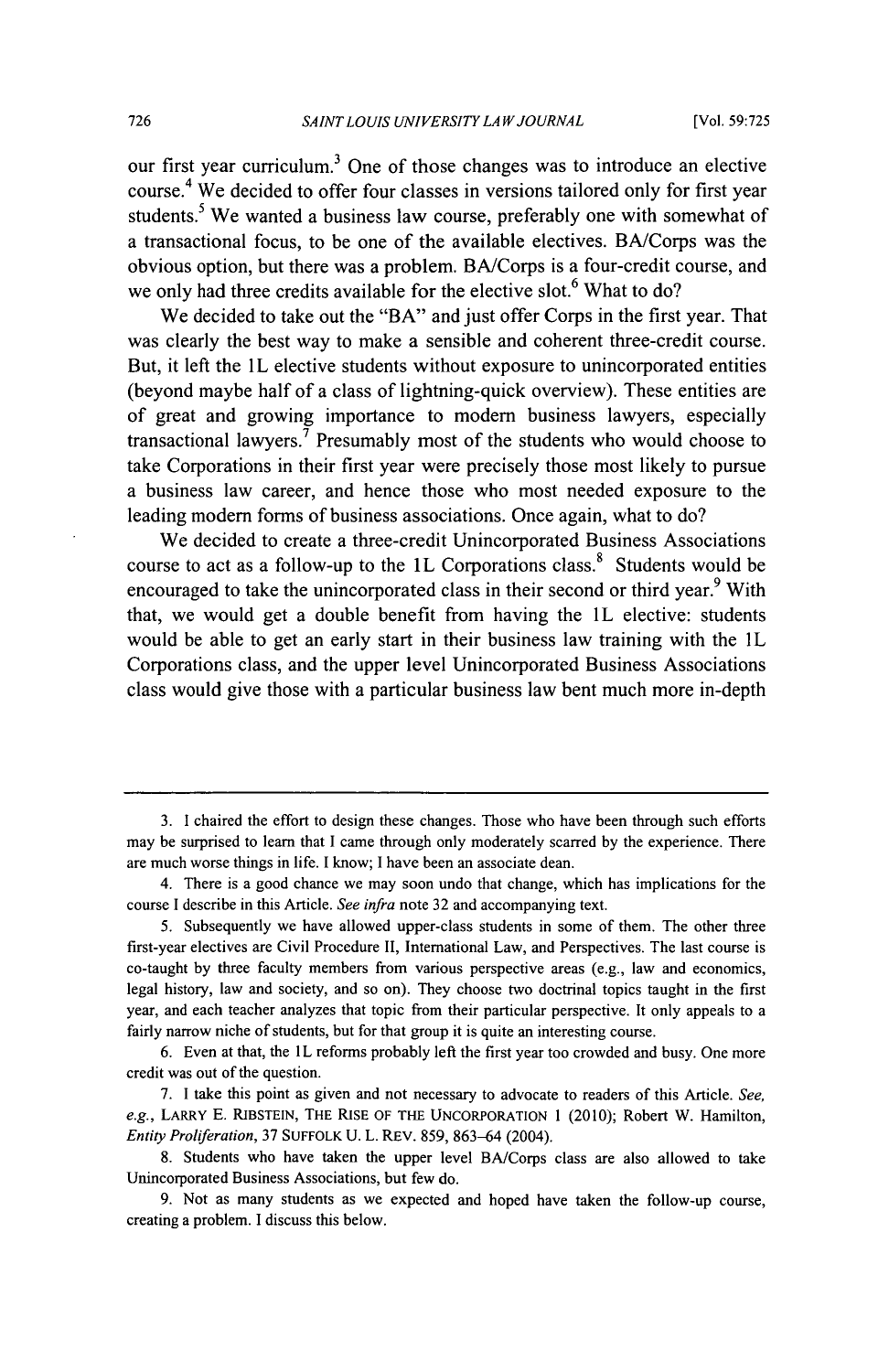**2015]**

exposure to unincorporated entities than is possible in the extremely rushed environment of the BA/Corps class.<sup>10</sup>

Responsibility for designing and teaching the new Unincorporated Business Associations class fell to me. This was something of a challenge, as, in my brief two years in practice, I concentrated mostly on public corporations-as we shall see, I have ultimately dealt with that limitation by bringing in two adjuncts to co-teach with me. But, **I** am getting ahead of the story. In my first two years teaching the course, I taught it in a fairly traditional way. Following the structure of the casebook,  $\frac{1}{1}$  the first half or a bit more of the course covered general partnership law, and the back half then covered limited partnerships (LPs), limited liability companies (LLCs), and limited liability partnerships (LLPs). Most of the grade was based on a traditional final exam. However, I did have the students work in groups on two short negotiating and drafting exercises based on problems in the casebook.

I included those exercises, in part, because I wanted to help build practical skills, especially skills tied to transactional practice, which students do not get enough of in most law school courses. More fundamentally, though, unincorporated entities are quite intensely transactional in nature.<sup>12</sup> The statutes not only allow, but actively expect and encourage, detailed agreements which set the structure and rules for individual business. To understand the law, you need to understand those agreements and the business goals that give rise to them. Reading cases is one way of getting at this, but it is an imperfect way-cases are necessarily tied to highly particular language and circumstances and reflect drafting and planning gone wrong in some way. They also suffer from hindsight bias.<sup>13</sup> To really understand what is going on with business association law, I figured it would help tremendously to actually require students to negotiate and draft some language. To do so well, they would have to understand the goals of the business and its founders and anticipate the kinds of situations that the agreement might be forced to help handle.

The exercises those first two years were frustrating for both my students and me. I did not leave much time in class to help prepare the students specifically for negotiating and drafting, nor was there much time to analyze the results in class. Even if I had left more time, my limited practical

<sup>10.</sup> On the difficulty of coverage in the general Business Associations class, see Heminway, supra note 2, at 177.

<sup>11.</sup> LARRY E. RIBSTEIN & JEFFREY M. LIPSHAW, **UNINCORPORATED** BUSINESS **ENTITIES** vii-xvii (4th ed. 2009).

<sup>12.</sup> *See* RIBSTEIN, *supra* note 7, at 6.

<sup>13.</sup> Neal J. Roese & Kathleen D. Vohs, *Hindsight Bias,* 7 PERSP. **ON** PSYCHOL. SCI. 411, 411 (2012); Jeffrey J. Rachlinski, *A Positive Psychological Theory of Judging in Hindsight,* 65 U. CHI. L. REv. 571, 571 (1998).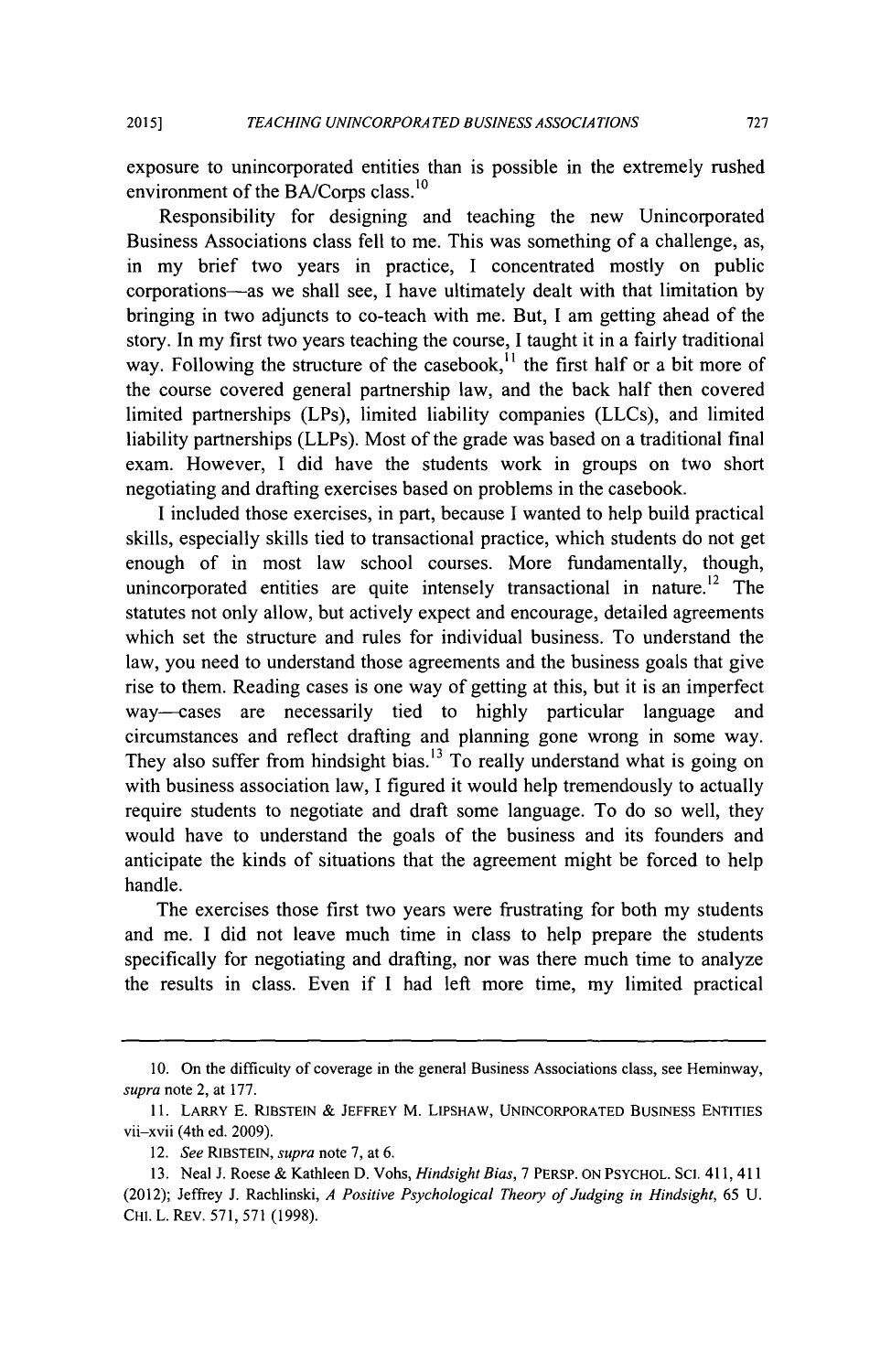experience with this kind of agreement left me ill-equipped to give good guidance and feedback. Thus, I faced a crossroads. Should I write the exercises off as a failed experiment or try to re-design them and devote more time and effort to making them succeed?

I decided to go all in, and structure the whole course around a series of exercises. In each exercise, the students would negotiate and draft a portion of an LLC agreement, so that, by the end, they would be able to integrate the parts and pull together an entire agreement. I brought in two adjunct practitioners to help me guide and evaluate the students in negotiating and drafting.<sup>14</sup> The class meets three days a week. The first two days are with me, as I work through the statutes and cases in the casebook, as well as provisions in sample agreements. On the third day of the week, the students meet in smaller groups with one of the adjuncts. I describe below what the students do on the adjunct class days. The following paragraphs are a basic guide to how the course now works.

The simulations are built around a fictional start-up company, Minnesota Nicebook, a social media company. It has four founders: Evelyn Entwistle, a twenty-seven-year-old computer programmer who had the idea for the site; Sam Townshend, a thirty-year-old salesperson; Morgan Moon, a fifty-fiveyear-old friend of Evelyn's father who has much money to invest from a successful garbage disposal business; and Cory Daltrey, a twenty-six-year-old who inherited several million dollars and wants to invest and learn about the world of business. The students are assigned to groups, and, within a group, each student is assigned to be counsel for one of the founders (the students may have to double up for some roles in some groups).

The first couple of weeks of the course are spent giving a quick overview of the different types of unincorporated entities, plus a class session on taxation. The first time we conducted the class this way, this introductory portion ended with a simulation in which half of the students played lawyers and the others played clients and the lawyers counseled the clients on choice of entity. I have since dropped that simulation for two reasons. First, in that first year, I had students alternating between lawyer and client roles, which caused confusion and coordination problems, so we have subsequently simply had all students acting as lawyers for one of the founders in each simulation. Second, students did not really understand the different entities in enough depth in the early weeks to do anything more than parrot a few points I had made in class. So, now, I instead have students write about choice of entity in their final essay, discussed below.

<sup>14.</sup> The two adjuncts are Chris Sandberg of Lockridge Grindal Nauen P.L.L.P and Jon Tynjala of DeWitt Mackall Crounse & Moore S.C. They have been wonderful, and I could not teach the course without them.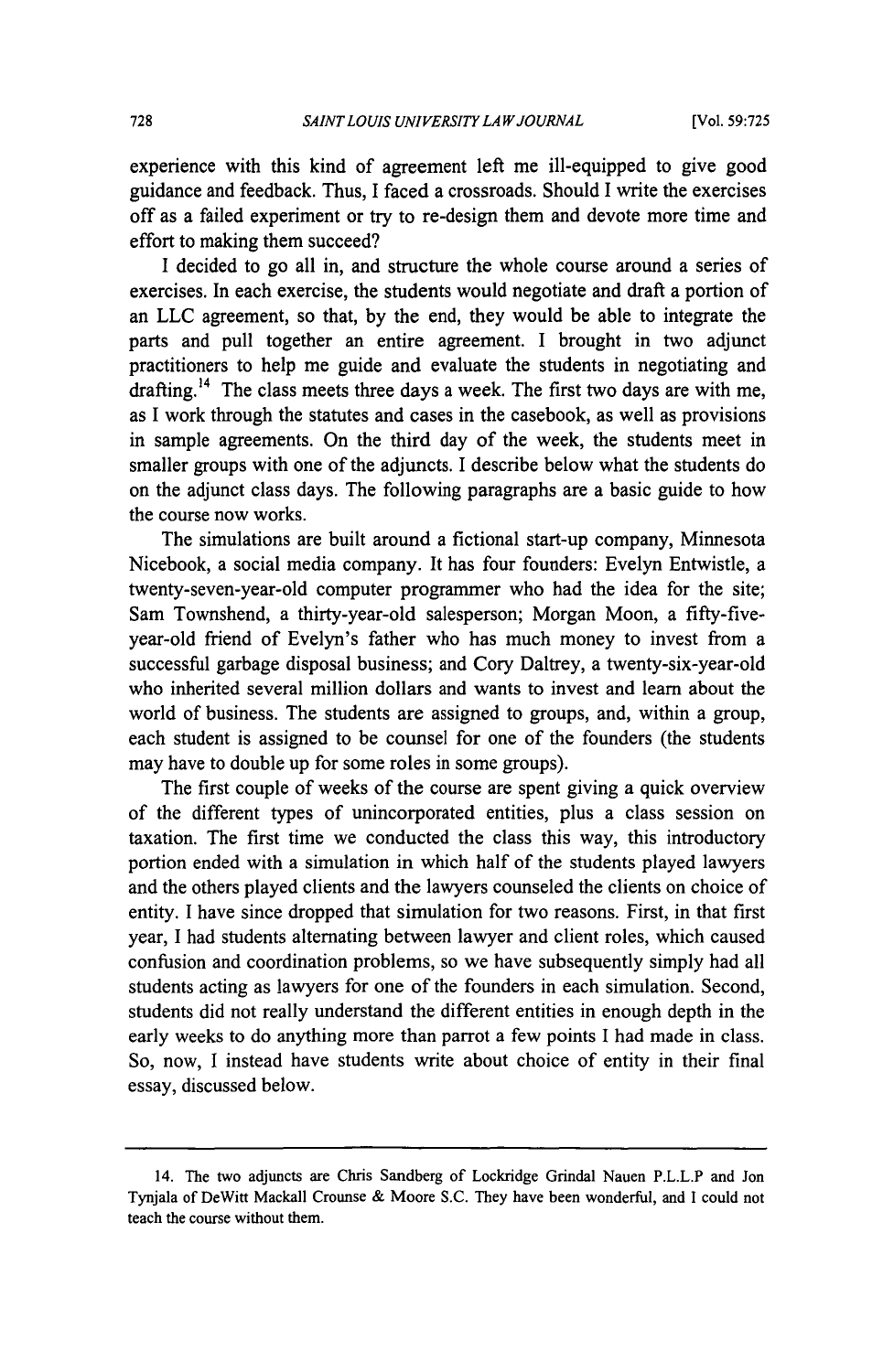The next section of the course focuses on management and duty. With me, the students study statutes and cases concerning management and duty in partnerships, LPs, and LLCs; while, with the adjuncts, the students discuss what issues are likely to concern the founders, and they look at sample contract language which addresses those issues. At the end of this section, the students negotiate the management and duty provisions in one of the adjunct class sessions and then, as a group, turn in an agreement for those provisions. They also turn in individual essays analyzing the results from the point of view of both the business and their client and reflecting upon how using Minnesota's LLC statute may have affected the agreement as compared with using statutes for a different state or type of entity.

The next section of the course is on financial rights. It proceeds similarly to the previous section, except that in the adjunct sessions the students both prepare for the financial rights negotiation and also review the results of the previous negotiation and draft. This culminates in a second exercise where the students negotiate and draft financial rights provisions, along with individual essays analyzing those provisions. The following section proceeds similarly for the provisions on transfer and dissolution. At the end of the course, we review what we have done, discuss the miscellaneous provisions of an agreement, and then the students negotiate and draft an entire agreement which revises the earlier sections and adds in the miscellaneous provisions. The final individual essays are longer, acting as a take-home final examination, and review the entire negotiations and agreements and reflect upon the choice of entities, considering both the point of view of the Minnesota Nicebook founders as well as social policy.

The first time I ran the course this way it was far from a complete success, and in the subsequent paragraphs, I will discuss the main problems we faced and how I have addressed them. However, right away, the course did, at least partially, succeed in meeting some of the objectives. The students clearly appreciated having a chance to learn the practical skills of negotiating and drafting agreements, and they liked interacting with the adjuncts and hearing the perspectives of skilled practicing lawyers.<sup>15</sup> They also learned something about working in teams, an important practical skill that we do not teach well in law school.<sup>16</sup>

<sup>15.</sup> The importance of an increased focus on skills training, preparation for practice, and interaction with legal practitioners in legal education has been receiving much attention in recent years. The most influential study is WILLIAM M. **SULLIVAN ET AL., EDUCATING** LAWYERS: PREPARATION FOR THE **PROFESSION** OF LAW (2007).

<sup>16.</sup> John Coates et al., *What Courses Should Law Students Take? Harvard's Largest Employers Weigh In,* 64 J. **LEGAL** EDUC. (forthcoming 2014) (manuscript at 1, 6, 7), *available at* http://papers.ssrn.com/sol3/papers.cfm?abstract\_id=2397317.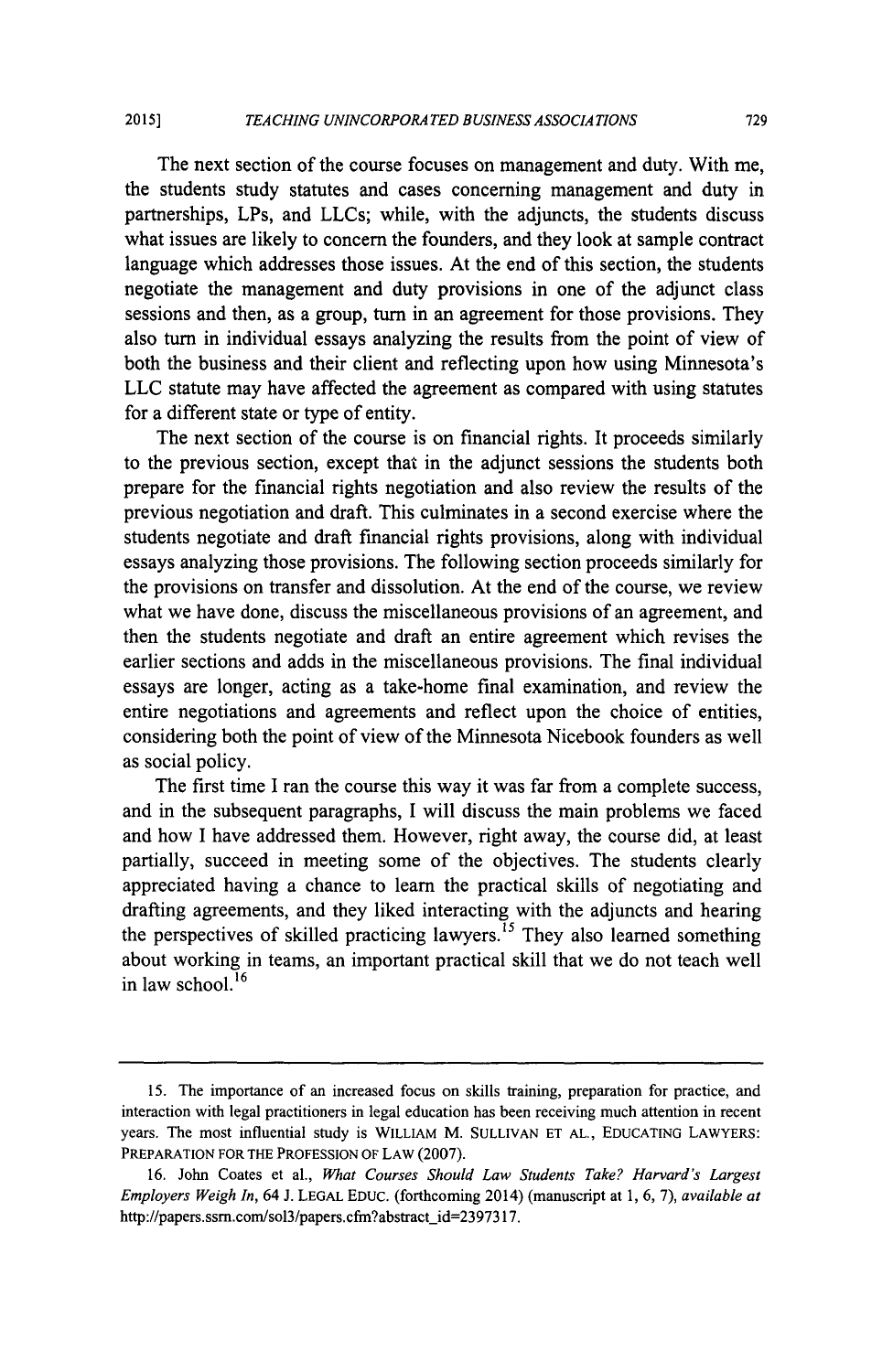So, right away, the course was clearly better at exposing students to important practical skills than the previous version of the course (or the average law school course) but that was not my primary reason for teaching the course this way. My primary reason was to help students understand how business association law works and what it is trying to achieve. Did the course succeed in doing that?

In many ways, I think the answer is yes. Indeed, I myself learned a good deal in the process. But, in the first year there were some obstacles that made it less successful than I had hoped. One problem was that students felt there was not a close enough tie between what I was doing in my sessions and what they were doing in the adjunct sessions and simulations. In that first year, I basically taught my sessions not too differently from how I had taught before, just moving more quickly and cutting some material because of time lost to the adjunct sessions, and in hindsight, it is clear that it was not the best way to proceed. I now try to spend more time talking about both the simulation and the sample agreements that we make available to the students, so that I am explicitly making connections between the statutes and the agreements. This means spending less time on cases each year I teach the course, which involves some loss, but I think much more is gained than lost.

Related to this problem, much of the casebook material focuses on partnership law. Indeed, in the older edition,<sup>17</sup> about the first three-fifths of the book is on partnership law.<sup>18</sup> The material on LLCs covers only about one-fifth of the book. 19 However, the simulation is based on an LLC, and for the negotiation and drafting exercises, the students use Minnesota's LLC law. I have had to work at making students see the connection between the partnership and LP material and the LLC law they were actually using.

In part, I have done this by modifying the individual essays so that a significant portion of them are focused on comparing different types of entities and speculating upon how the agreement would or would not differ, depending upon the entity used. Additionally, I have drawn connections by noting that each type of entity law is aimed at similar problems and comparing and contrasting how the laws handle those problems. I try to help the students see each statutory provision and case as offering a somewhat different model for dealing with the organizational problems under consideration in that part of the course.

The reader is perhaps thinking that there is another obvious way in which I should be connecting the LLC material to the partnership material: since LLC

<sup>17.</sup> The older edition is the only one I have yet taught from as of this writing. The new edition of the casebook I use presents the material in the same functional order in which I teach it. LARRY **E.** RIBSTEIN **ET AL., UNINCORPORATED** BuSiNESS **ENTITIES** (5th ed. 2013).

**<sup>18.</sup>** RIBSTEIN & LIPSHAW, *supra* note **11,** at 67-308.

**<sup>19.</sup>** *Id.* at 411-513.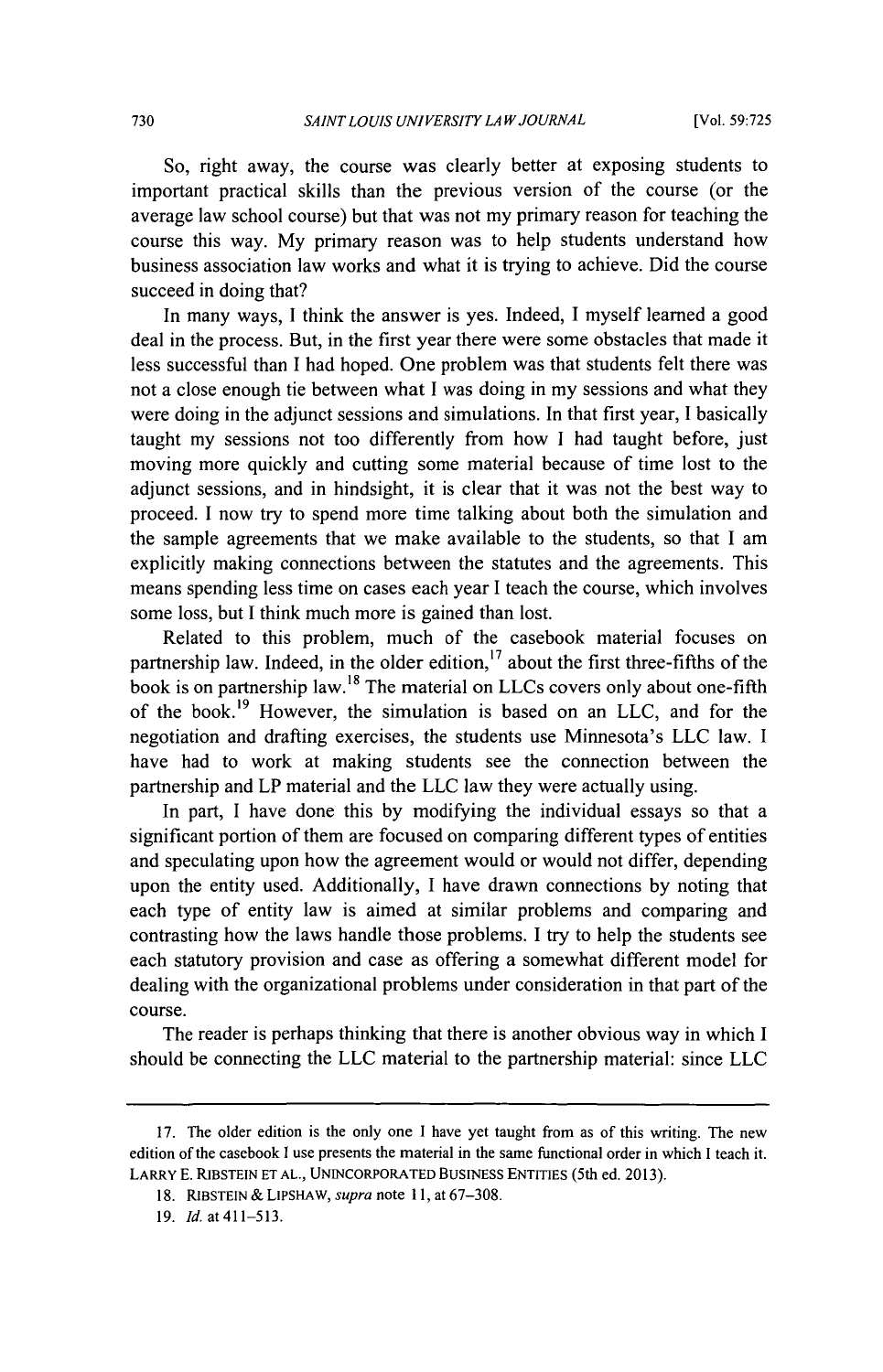law draws so heavily on partnership law, much partnership law and the way in which it is used and interpreted is of clear and direct relevance to understanding LLC law. Ah, but the reader thinking this is presumably unfamiliar with Minnesota's old LLC statute. That statute<sup>20</sup> was quite unusual, in that it drew extremely heavily upon the Minnesota Business Corporation Act.<sup>21</sup> For many provisions, one could simply change "shareholder" to "member," "director" to "governor," and "officer" to "manager," and voila, one would have the LLC statutory provision. Partnership law provisions were, thus, much less directly relevant to understanding the Minnesota LLC statute. Yet I felt compelled to use the Minnesota statute, both because most of my students will go on to practice in Minnesota and because my adjuncts practice there and are most familiar with that law (and their forms assume that law).<sup>22</sup>

As I prepare to teach this fall, the situation has changed. Minnesota will be moving to the Revised Uniform LLC Act as of August 2015<sup>23</sup> and that is what I will teach starting immediately. Thus, I will now be able to draw a much closer tie between the LLC statute the students will use and the partnership acts they learn about in the course. There will be some transitional issues, as the adjuncts become familiar with the new statute and work to develop appropriate forms. Of course, lawyers across Minnesota will be facing those same issues in their practices, so my students will be ahead of the curve going forward.

One further point concerning the new Minnesota LLC Act is worth noting, both pedagogically and as a point about entity law. The new statute is essentially the Revised Uniform LLC Act, but there is one major deviation that mainly affects management structure.<sup>24</sup> Minnesota's LLC Act, like the Uniform Act, has two statutory management structures: member-managed and manager-managed.<sup>25</sup> However, Minnesota's Act adds a third alternative: board-managed,<sup>26</sup> obviously reflecting the tradition of corporate-based LLCs from the old statute.<sup>27</sup>

I find this innovation potentially quite useful and that is, in part, based on my observation of my students' simulations. Even for small start-ups, the board structure, although a bit more complicated and formalistic, is potentially quite useful. In the Minnesota Nicebook simulation, the board structure allows

<sup>20.</sup> **MINN. STAT.** § 322B (2013).

<sup>21.</sup> *Compare,* **MINN. STAT.** § 322B (2013), *with* **MINN. STAT.** § 302A (2014).

<sup>22.</sup> This explains why the agreement our students drafted was called a member control agreement rather than an operating agreement. *See supra* note 1. They are called member control agreements in Minnesota. As someone who practiced in California and who taught only the Uniform Acts and Delaware law until I shifted to this new structure, it took some getting used to.

<sup>23.</sup> MINN. **STAT.** § 322C (2014).

<sup>24.</sup> *See id.* § 322C.0407.4.

<sup>25.</sup> *Id.* §§ 322C.0407.2-.3.

<sup>26.</sup> *Id.* § 322C.0407.4.

<sup>27.</sup> *See supra* notes 20-21 and accompanying text.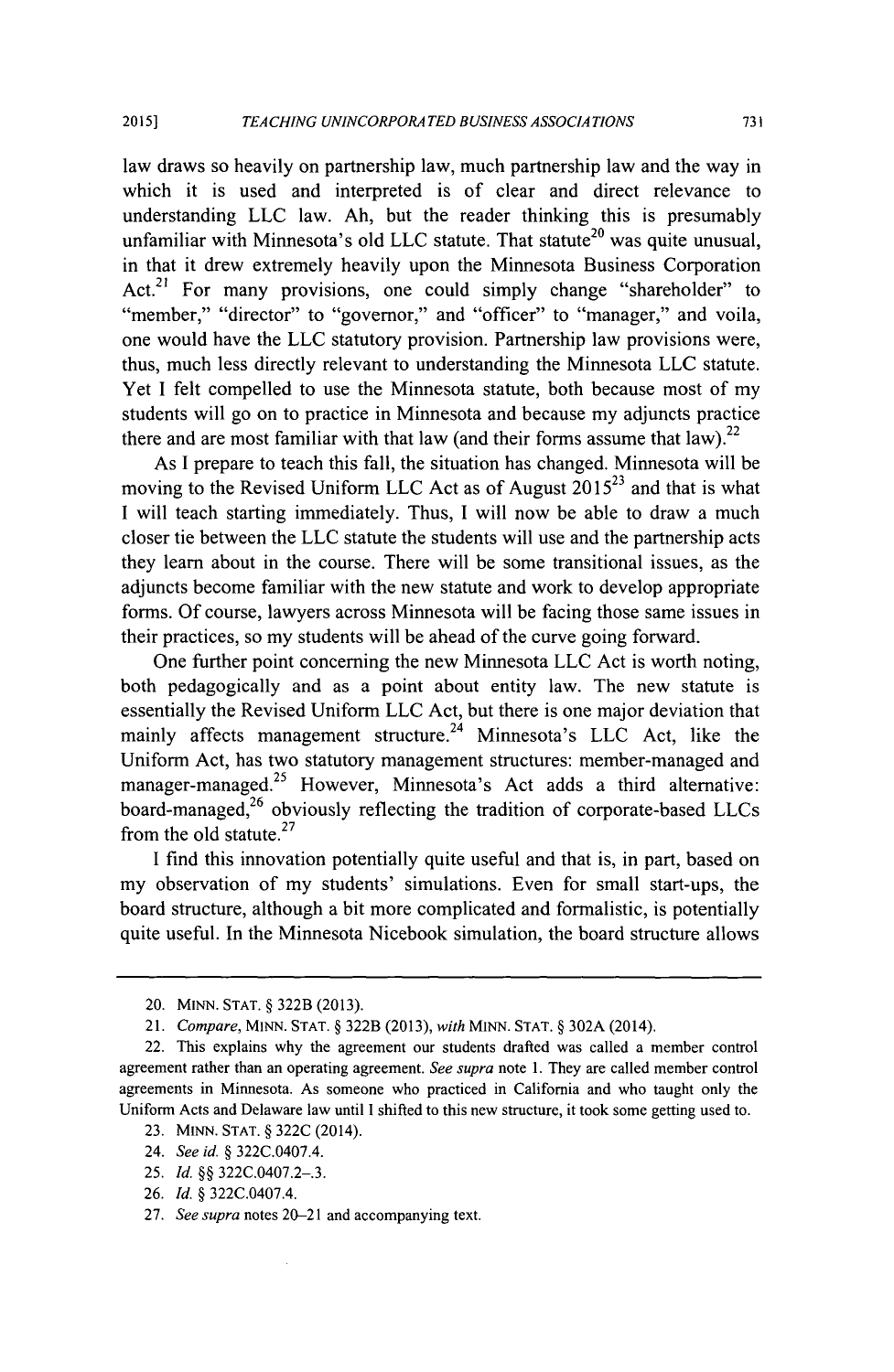the two money providers to have some close oversight and control without being involved in day-to-day management.<sup>28</sup> Last year, our students were happy with the board structure, although we did push them in that direction because it is much easier to stay within the statutory structure. Although the old Minnesota LLC Act allows a company to be member-managed or manager-managed with no board, $^{29}$  many of the statutory default provisions then become useless, and one needs to be careful about how some provisions, which assume a board structure, will apply in the absence of one. It will be interesting to see how future students choose, given a statutory structure that provides for all three alternatives within the statute itself.

One concern I had in moving to the focus on negotiating and drafting was the grading process. I have been happy with that aspect of the experiment. I brought in the two adjuncts, in part, to help with the evaluation, since my own practical experience was limited. Students in the class are now evaluated on a number of dimensions in many contexts:<sup>30</sup>

- **"** four individual essays analyzing the simulations and law;
- **"** four negotiations in which they are graded individually, but obviously must interact with fellow students;
- four group drafting exercises; and
- **"** in-class participation.

Students vary in their strengths and weaknesses and the variety of forms of evaluation gives almost every student a chance to excel in some element of the course, as long as they work at it (most do). From my perspective, I feel I have a much richer and deeper appreciation for the strengths and weaknesses of each student than I achieve in courses with just an end of the semester final exam. It is a lot of work, but not overwhelmingly so, especially since the adjuncts help. However, the course has, so far, had enrollment near the seminar level—it might be hard to scale up to a much larger number of students.

Thus, as **I** enter the third year of teaching Unincorporated Business Associations through a semester-long series of simulations, I am mostly happy with the experience. The first year took a great deal of preparation, and I made a number of major adjustments the second year. The third time around, I am

<sup>28.</sup> Note that some have questioned why venture capitalists seem reluctant to fund firms that are not incorporated. My experience in the simulation suggests to me that the board structure may make a good deal of sense for their business model. A gap in most states, despite the proliferation of entity forms, is that the only form which provides default rules for a board structure is the corporation, which remains tax disadvantaged, as S corporation status involves a number of significant limitations. The Minnesota LLC Act will address that situation for Minnesota businesses.

<sup>29.</sup> **MINN.** STAT. § 322B.37(1) (2014).

<sup>30.</sup> Which reflects educational best practice better than the standard law school one exam model. *See, e.g.,* ROY **STUCKEY ET AL., BEST** PRACTICES FOR **LEGAL EDUCATION** 90 (2007).